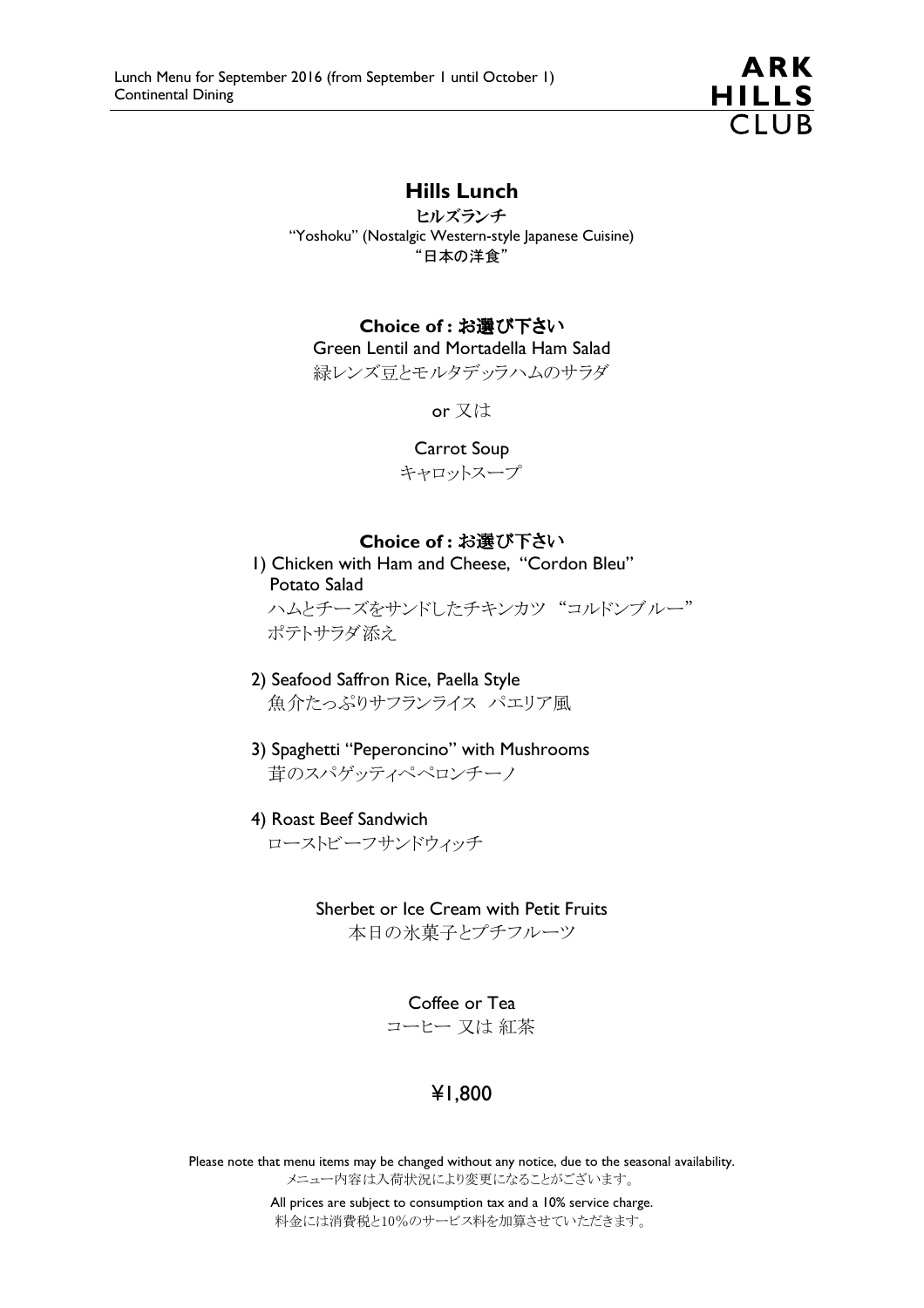**ARK** HILLS<br>CLUB

Bistro Menu ビストロメニュー

Assorted Appetizers オードブルヴァリエ(前菜取り合わせ)

#### Choice of : お選び下さい

Fish of the Day, Chef's Recommendation 本日の魚料理

or 又は

Bistro Dish of the Day, Chef's Recommendation 日替わりビストロ料理

> Dessert of the Day 本日のデザート

> Coffee or Tea コーヒー 又は 紅茶

> > ¥2,800

Please note that menu items may be changed without any notice, due to the seasonal availability. メニュー内容は入荷状況により変更になることがございます。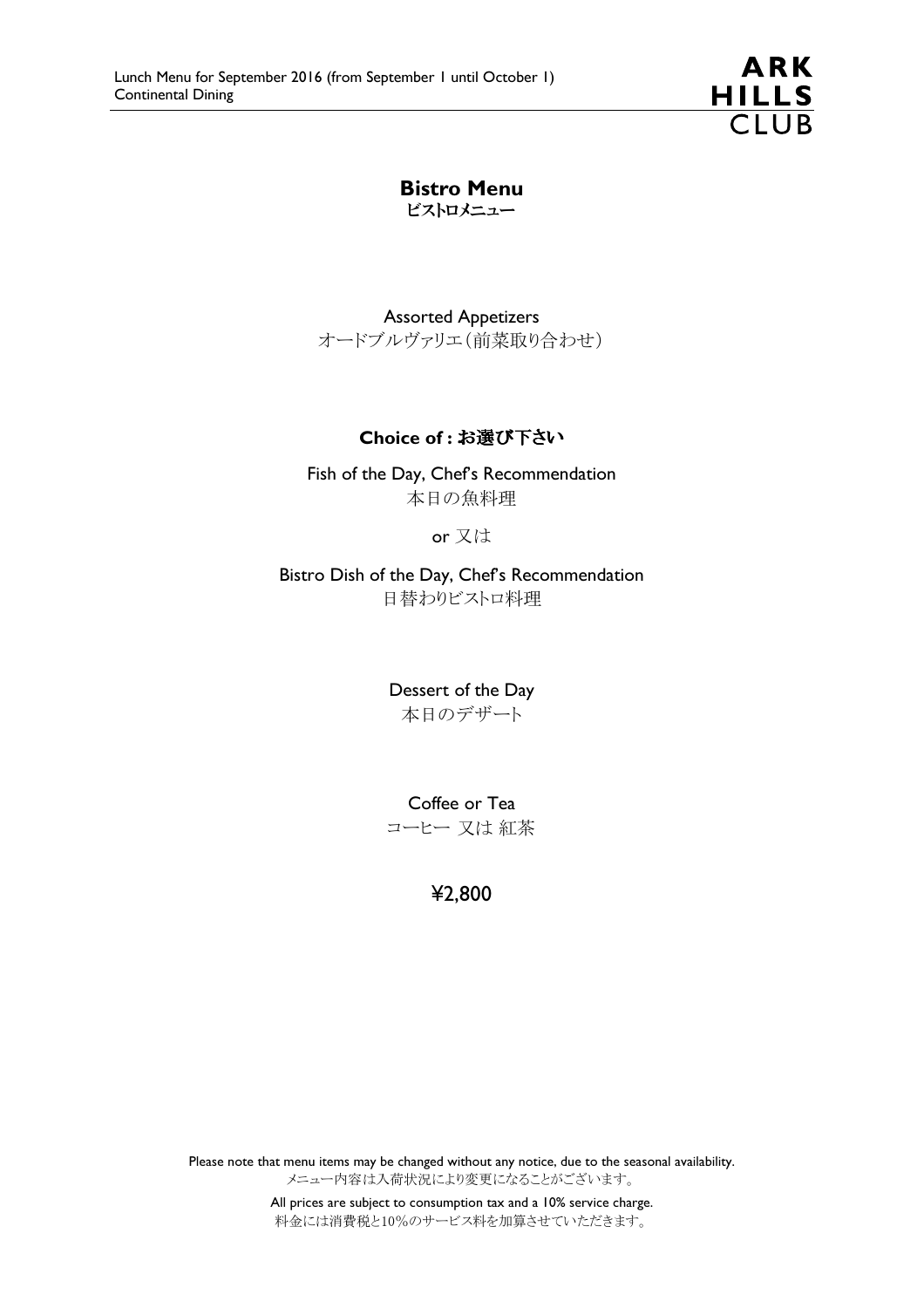

# Menu Minceur

マンスール

動物性脂質、塩分の使用を控えたメニューです。 Special Menu with a Minimum Amount of Salt and Fat

Spelt Wheat, Avocado and Seafood Salad スペルト小麦・アボカド・シーフードのサラダ仕立て

> Cold Green Minestrone Soup 冷製グリーンミネストローネスープ

### Choice of: お選び下さい

Grilled Chicken Grunt and Seasonal Vegetables, Dried Tomato Sauce イサキと秋野菜のグリル 軽やかなドライトマトソース

or 又は

"Daisenjidori" Chicken Roast with Sherry Vinegar Sauce, Taro Lyonnaise 大山地鶏のロースト シェリーヴィネガーソース 里芋のリヨネーズと共に

> Dessert of the Day 本日のデザート

> Coffee or Tea コーヒー 又は 紅茶

## ¥3,800

Please note that menu items may be changed without any notice, due to the seasonal availability. メニュー内容は入荷状況により変更になることがございます。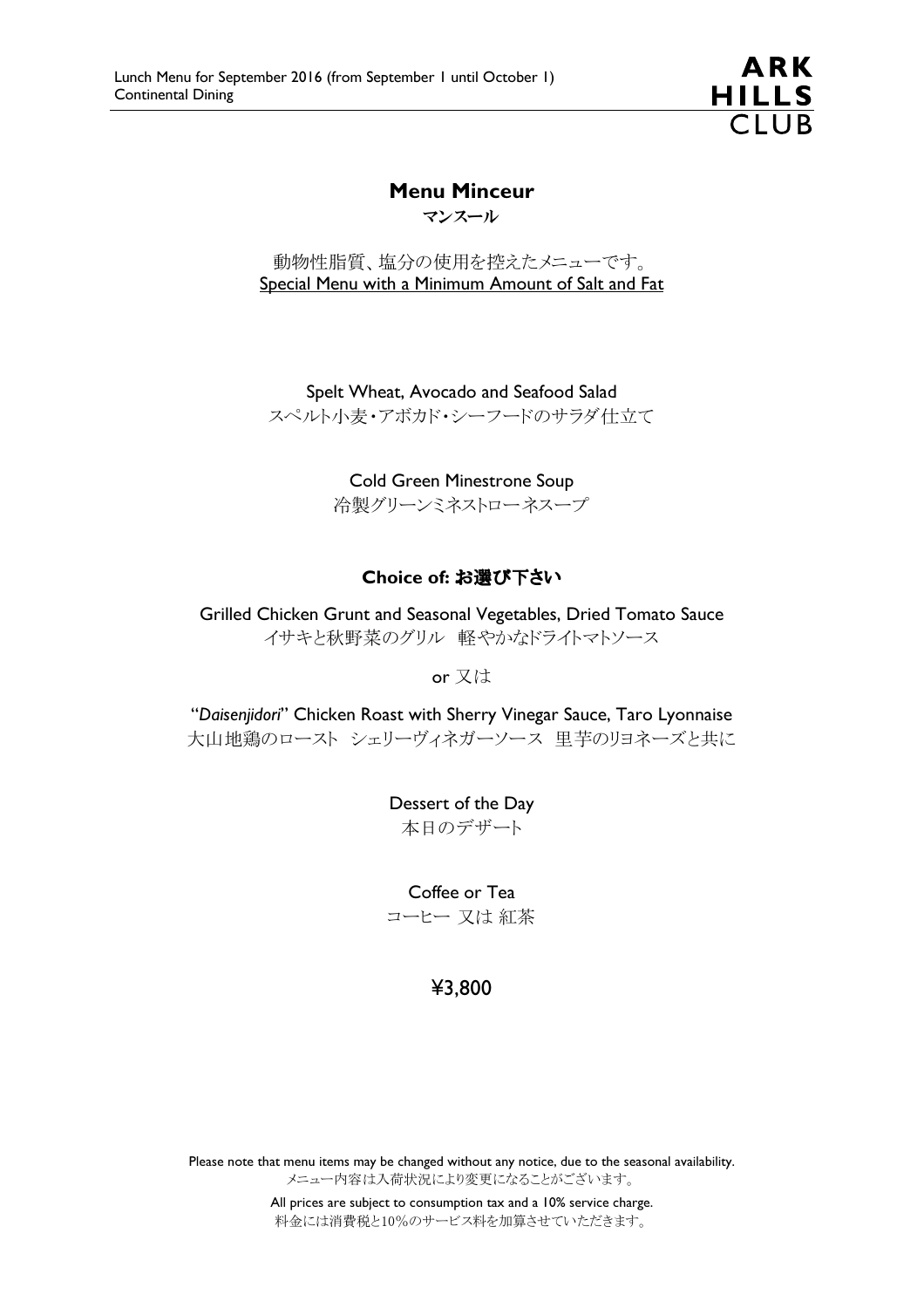ARK HILLS<br>CLUB

Chef's Lunch シェフズランチ

Smoked Salmon and Leek Quiche with Salad スモークサーモンとポロネギのキッシュ 彩りサラダ添え

Pan-fried Alfonsino with Saffron Sauce, Baked Risotto Parma Style

金目鯛のポワレ サフランソース パルマ風焼きリゾットと共に

Australian Beef Sirloin Steak with Red Wine Sauce, Stewed White Kidney Beans with Tomatoes オーストラリア産牛サーロインステーキ 赤ワインソース 白インゲン豆のトマト煮を添えて

> Dessert of the Day 本日のデザート

> Coffee or Tea コーヒー 又は 紅茶

> > ¥5,000

Please note that menu items may be changed without any notice, due to the seasonal availability. メニュー内容は入荷状況により変更になることがございます。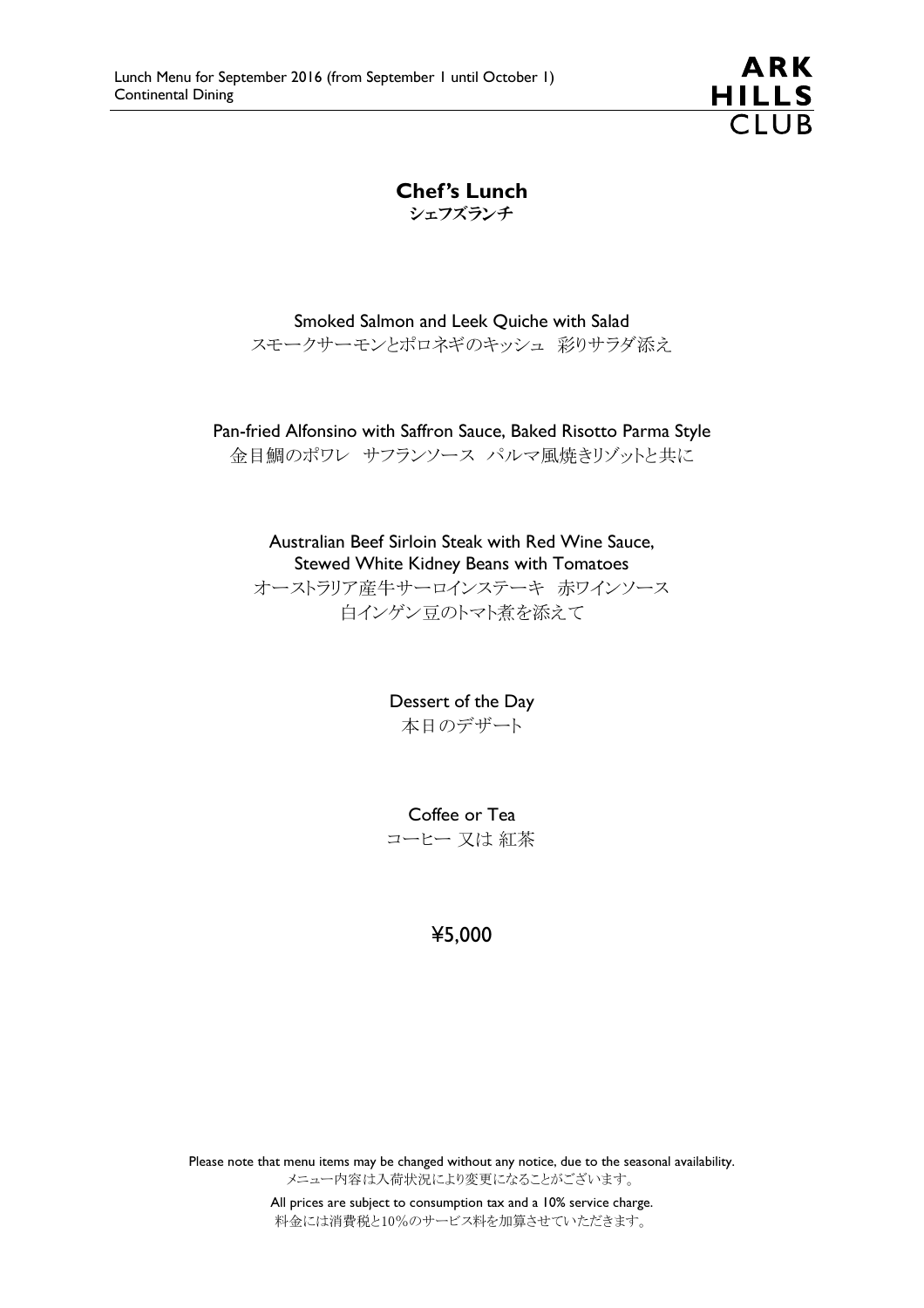available from September 1 until October 1, 2016 2016年9月1日 ~ 2016年10月1日

\*Please note that reservations for the following menu are required at least three days in advance. 3日前までのご予約をお願い致します。

**ARK** 

HILLS<br>CLUB

| Ladies Lunch                                                           |
|------------------------------------------------------------------------|
| レディースランチ                                                               |
|                                                                        |
| <b>Aperitif or Soft Drink</b>                                          |
| お好みの食前酒またはソフトドリンクとご一緒に                                                 |
| Spelt Wheat, Avocado and Seafood Salad                                 |
| スペルト小麦・アボカド・シーフードのサラダ仕立て                                               |
|                                                                        |
| <b>Cold Green Minestrone Soup</b>                                      |
| 冷製グリーンミネストローネスープ                                                       |
| Grilled Chicken Grunt and Seasonal Vegetables, Dried Tomato Sauce      |
| イサキと秋野菜のグリル 軽やかなドライトマトソース                                              |
| "Daisenjidori" Chicken Roast with Sherry Vinegar Sauce, Taro Lyonnaise |
| 大山地鶏のロースト シェリーヴィネガーソース 里芋のリヨネーズと共に                                     |
| Dessert Wagon                                                          |
| ワゴンデザート                                                                |
| お好きなデザートをお選びください                                                       |
| Coffee, Tea or Herb Tea                                                |
| コーヒー 又は 紅茶 又は ハーブティー                                                   |
|                                                                        |
| ¥5,000                                                                 |
|                                                                        |

Please note that menu items may be changed without any notice, due to the seasonal availability. メニュー内容は入荷状況により変更になることがございます。

 The price above includes 8% consumption tax and 10% service charge. 上記金額には消費税8%及びサービス料10%が含まれております。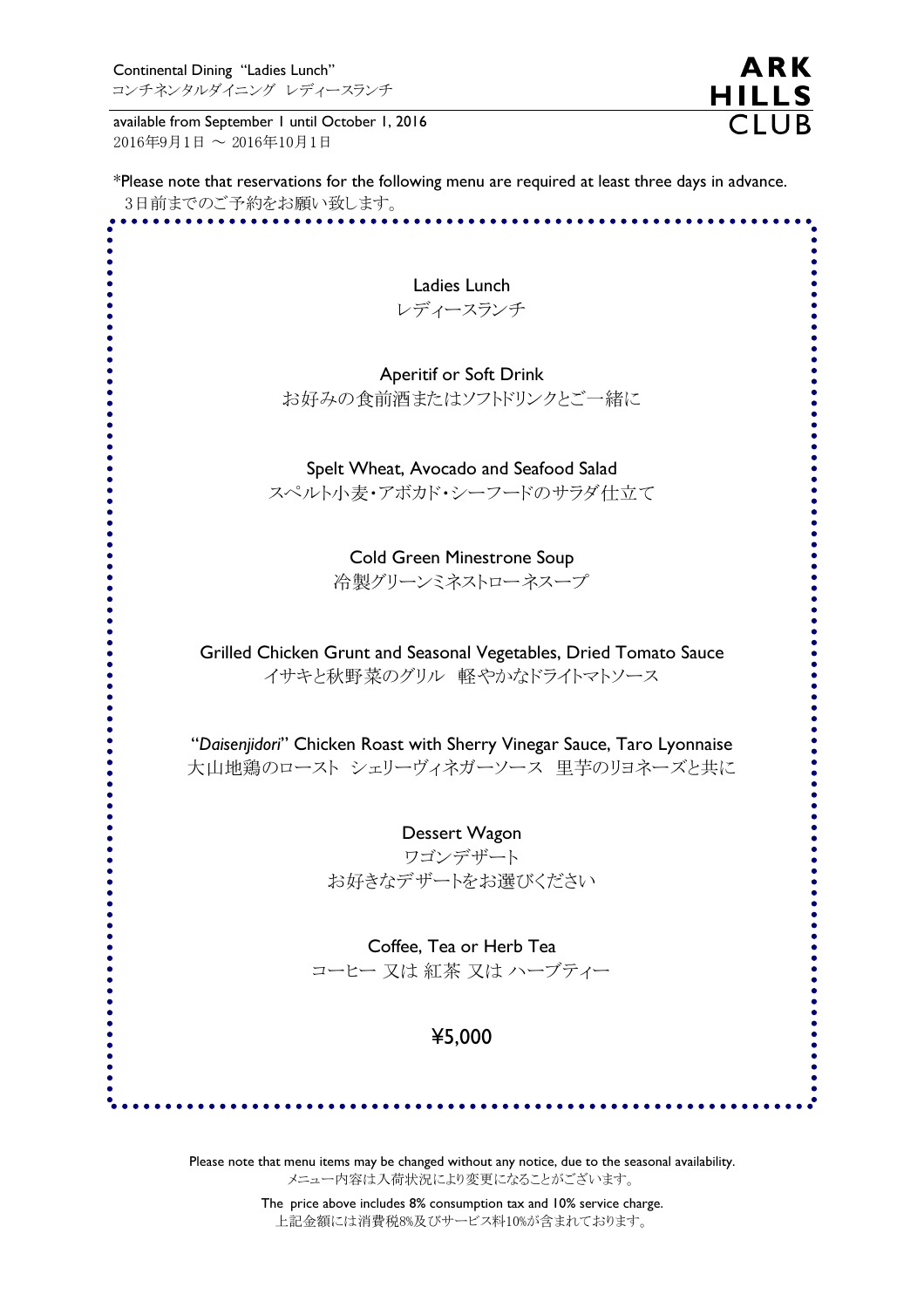A la Carte

| Appetizer                                                                            |               | (Half-portion)<br>ハーフポーション |
|--------------------------------------------------------------------------------------|---------------|----------------------------|
| Classic Caesar Salad<br>クラシックシーザーサラダ                                                 | ¥1,800 ¥1,200 |                            |
| Spelt Wheat, Avocado and Seafood Salad<br>スペルト小麦・アボカド・シーフードのサラダ仕立て                   | 2,800         | 1,800                      |
| Smoked Salmon and Leek Quiche with Salad<br>スモークサーモンとポロネギのキッシュ 彩りサラダ添え               | 2,800         | 1,800                      |
| Jellied Foie Gras and Baked Eggplant, Grilled Scallop<br>フォアグラと焼きナスのゼリー寄せ 帆立貝のグリルと共に | 3,800         | 2,500                      |

Soup, Pasta

| Cold Green Minestrone Soup<br>冷製グリーンミネストローネスープ            | 1.600 | 1,000 |
|-----------------------------------------------------------|-------|-------|
| Consommé Soup<br>コンソメスープ                                  | 2,000 | 1,200 |
| Spaghetti "Peperoncino" with Mushrooms<br>茸のスパゲッティペペロンチーノ | 1.800 | 1,200 |

Please note that menu items may be changed without any notice, due to the seasonal availability. メニュー内容は入荷状況により変更になることがございます。